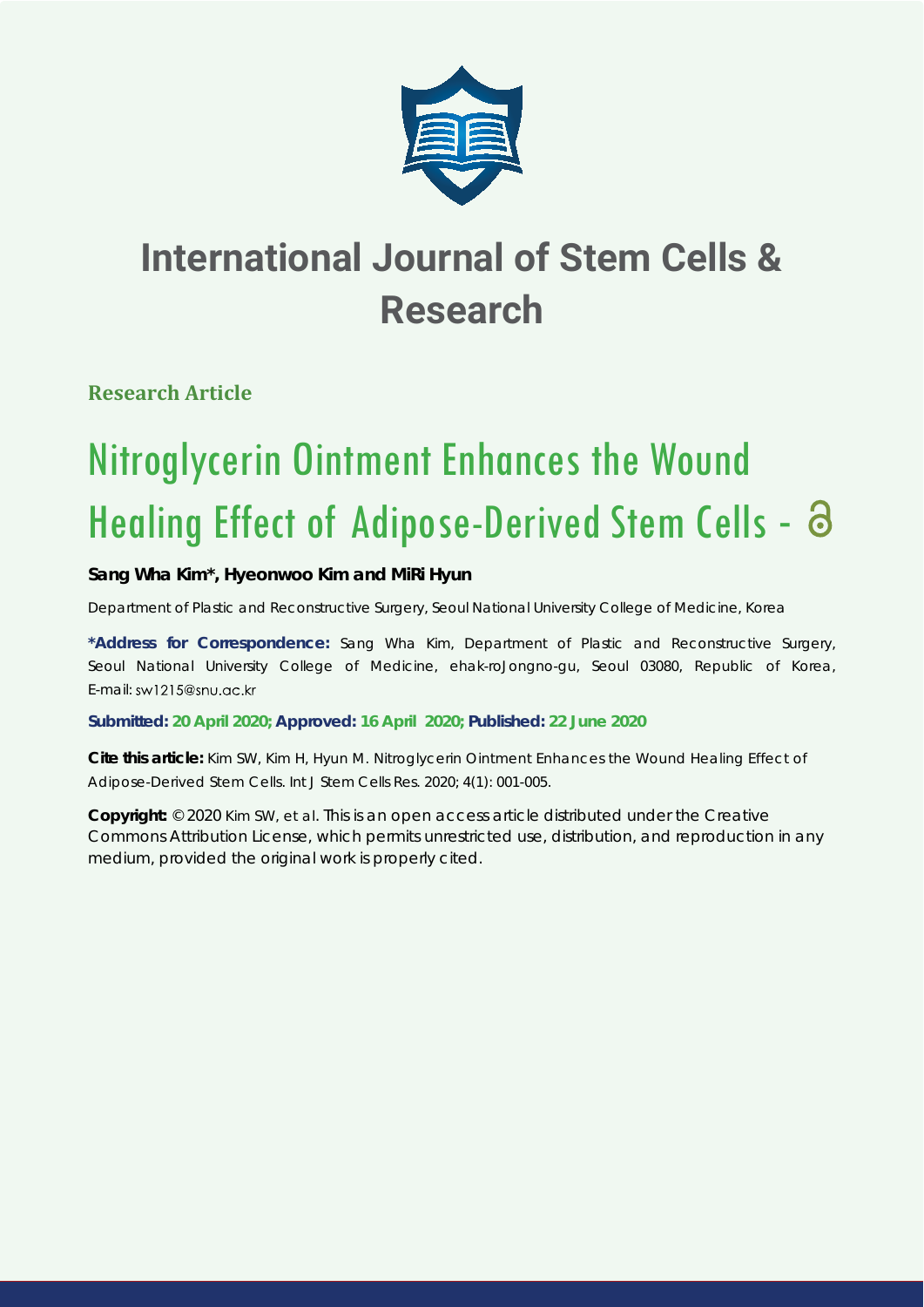#### **ABSTRACT**

**Background:** Adipose-Derived Stem Cells (ADSCs) have provided new prospects in the treatment of impaired wound healing; however, the therapeutic effect of ADSCs requires improvement. Nitroglycerin Ointment (NTGO) has been shown to enhance the proliferation of mesenchymal stem cells and promote wound healing. The aim of the present study was to evaluate the efficacy of combining NTGO and ADSCs as a superior wound healing treatment, which was assessed in a mouse model.

**Methods:** Two splinted dorsal full-thickness skin defects (6 mm in diameter) were made in mice: NTGO was applied to one defect and the other was treated with conventional ointment as a control. ADSCs labeled with the fluorescent probe PKH-26were intravenously injected to the mice, and the paired wounds on were evaluated. For comparison, another group of mice with the same treatment of paired wounds received only saline injection without ADSCs.

**Results:** The number of recruited ADSCs at the NTGO-applied wounds was significantly higher than that in the conventional ointment-applied wounds, and the NTGO-applied wounds were significantly narrower than those of the control at day 4 and day 7 in the groups with ADSC injection.

**Conclusion:** The wound-healing rate was accelerated in the NTGO-applied wound compared with that in the control.

**Keywords:** Stem cells; Wound healing; Stem cell transplantation; Nitroglycerin

#### **INTRODUCTION**

Adipose-Derived Stem Cells (ADSCs) are known to home to the sites of injury or inflammation and can thus accelerate the woundhealing process [1,2]. This homing behavior of ADSCs to specific sites occurs upon their intravenous [3-5] or intra-arterial [6,7] administration. However, the specific mechanism underlying ADSC homing remains unclear, which is essential to best apply these cells in targeted therapies.

Two possible mechanisms of ADSC homing have been suggested: active and passive homing [8]. Ley et al. [9] suggested that ADSCs actively home to the inflamed endothelium through selectin- and integrin-mediated cell arrest. By contrast, Walczak, et al. [10] demonstrated the passive entrapment of ADSCs in capillaries or microvessels. The pitfall of ADSCs homing is that only 1% of administered ADSCs can successfully home *in vivo* [11], which limits their therapeutic application potential.

To overcome this limitation, various studies have reported the enhanced therapeutic response of ADSCs by additional factors. Brenner, et al. [12] used retroviral vectors encoding homing receptors such as CXCR4 to enhance ADSC homing. Lin, et al. [13] showed that combined treatment with sildenafil and ADSCs more effectively preserved the heart function of rats with dilated cardiomyopathy than treatment with either alone. However, these strategies focused on the active mechanism of ADSC homing, while the passive mechanism remains unclear. We have been focusing more on the passive entrapment of ADSCs because the size of ADSC clusters is known to be enlarged during *in vitro* culture [14].

Nitroglycerin (NTG) is a potent vasodilator that relaxes the vascular smooth muscles [15]. NTG is also known to stimulate the cell proliferation and osteoblastic differentiation of mesenchymal stem cells, and can be administered through intravenous, oral, or cutaneous routes. The cutaneous application of NTG as an ointment is non-invasive, provides sustained hemodynamic effects, and can be conveniently discontinued [16].In particular, Nitroglycerin Ointment (NTGO) has been shown to increase dermal blood flow [17] and improve the rate of wound healing [18]. Therefore, we hypothesized that NTGO may enlarge the terminal vessels near wound beds and that ADSCs would be able to reach these wounds more efficiently before being arrested passively, thus enhancing their homing ability. To test this hypothesis, we evaluated the efficacy of combining NTGO and ADSCs as a superior wound healing treatment in a mouse model.

#### **MATERIALS AND METHODS**

#### **ADSC isolation and characterization**

We harvested the inguinal fat tissues from two male ICR mice purchased from ORIENT Inc. (Seongnam, Seoul). ADSCs were isolated and cultured according to our previously described method [19]. ADSCs were identified according to positive expression of the markers CD44, CD90, and CD105, and negative for CD31 and CD45 [20]. For cell tracking, ADSCs were labeled with PKH-26 (Mini26- 1Kt, Sigma-Aldrich), which was incorporated into the lipid region of the cell membrane [1]. For intravenous injection,  $5 \times 10^5$  ADSCs were mixed with 100 μl of normal saline.

#### **Wound model**

Fifteen 5-week-old male ICR mice were used to establish wound models in this study. The mice were fed a standardized diet for 1 week during the adjustment period prior to the experiment. The mice were epilated using NiClean (Ildong, Seoul, Korea) before the experiment. Under anesthesia, two identical wounds were made on the back of each mouse using a 6-mm punch biopsy device (Kai Medical, Seki City, Japan) to compare the effect of NTGO with that of a control conventional ointment. The wounds were located at a relatively cephalic position to prevent self-harming. Silicone splints (Bioplexus, CA, USA) with a 6-mm-diameter hole were fixed on each wound to prevent contraction and to estimate the change in wound size [2]. The splints were fixed at the wound margin using prolene 5-0 (Ethicon, NJ, USA). The two wounds were separated to the greatest extend from each other as possible to minimize any reciprocal local effects (Figure 1).

Different ointments were applied to both wounds on each mouse after fixing the splint: NTGO (Pasarect; Daehwa, Seoul, Korea) was applied on one wound, while practical ophthalmic ointment (Effexin; Ildone, Seoul, Korea) was applied on the other wound. The wounds were then covered with Tegaderm film (3M, MN, USA). Then the prepared ADSC suspensions were injected into each mouse intravenously through retrobulbar injection.

Pictures of the wounds were taken on days 1, 2, 3, 5, and 7 to measure the wound size after crust removal. Wound sizes were measured using the ImageJ program (National Institutes of Health, Bethesda, MD, USA) from the digital photographs. The wound tissues were excised after measurement on day 7 to identify the migration of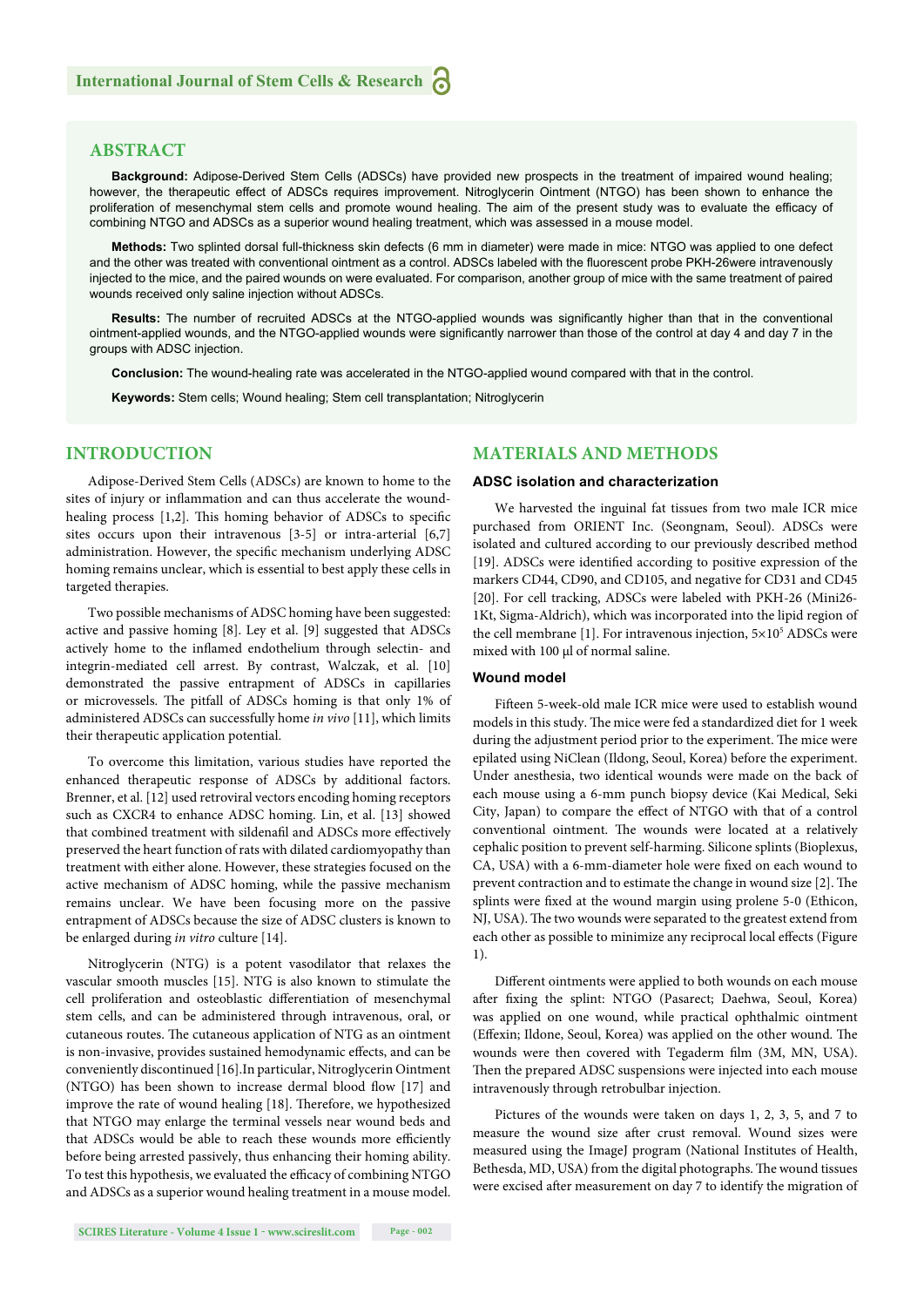ADSCs to the wound site. The wounded tissue and the surrounding skin were carefully excised and fixed in 10% formalin overnight at 4°C. All experiments of this study was approved by the Institutional Animal Care and Use Committee of our institution [18-0037-S1A0 (4)].

#### **Fluorescence microscopy**

Homing of ADSCs was detected by observing the DAPI-stained tissues using fluorescence microscopy [19]. The number of recruited PKH-26-stained ADSCs wascounted from three randomly selected areas on each slide.

#### *In vivo* **Imaging System (IVIS)**

ADSCs were labeled with PKH26 (Mini26-1Kt, Sigma-Aldrich) prior to injection, which results in a yellow-orange fluorescence identified at 551 nm excitation and 567 nm emission [21]. The Lumina system (Perkin Elmer, USA) was used to detect the PKH26 signal after ADSC injection for confirmation.

#### **Statistical analysis**

All statistical analyses were performed using the IBM SPSS Statistics 23 package (Chicago, IL, USA). Student's t-test was used to compare data between two groups in each case.

#### **RESULTS**

#### **Histologic analysis**

Fluorescence microscopy showedthe red-colored PKH-26 stained ADSCs scattered throughout the DAPI-stained background tissues (Figure 2).

The average number of recruited ADSCs at the NTGO-applied wounds and conventional ointment-applied wounds was  $11.7 \pm 6.5$ and 6.2  $\pm$  4.4, respectively, representing a statistically significant difference ( $p < 0.004$ ).

#### *In vivo* **imaging**

Migration of ADSCs to the wound site was tracked using IVIS at days 1, 3, 5, and 7. Increased signals from PKH-26-labeled ADSCs were observed at the wound site from day 3 and were maintained until day 7 (Figure 3.)

#### **Wound size**

The size of NTGO-applied wounds was not significantly different



identical wounds were created on the back of each mouse using a 6-mm punch biopsy device. Silicone splints with a 6-mm-diameter hole were fixed on each wound.



**Figure 2:** Fluorescence microscopy of wound tissues at 7 days after systemic injection of PKH-26-labeled ADSCs. PKH-26-labeled ADSCs can be seen (red) among the cells stained with DAPI identified in the wound tissue (blue).



**Figure 3:** Tracking the migration of ADSCs to the wound site with an *in vivo* imaging system. The signal from PKH-26-labeled ADSCs was tracked at days 1, 3, 5, and 7.

compared with that of the control from day 1 to day 7 in the groups with saline injection (Table 1). However, the size of NTGO-applied wounds was significantly narrower than that of the control at day 4 and day 7 in the groups that received ADSC injection (Table 2, Figure 4).

#### **DISCUSSION**

ADSCs have been widely used in the field of plastic and reconstructive surgery, which overcome some of the limitations of bone marrow-derived mesenchymal stem cells, such as morbidity of the donor site and a low cell number upon processing [22,23]. ADSCs have been used in several trials to reconstruct soft tissue defects [24,25] and enhance the wound-healing process [26,27].

ADSCs can be injected directly as local implants, although this may disrupt the highly complex microenvironment of the targeted sites [28].The therapeutic effect of ADSCs is achieved by their differentiation ability, as well as by the paracrine effect of their released cytokines [3,29]. Therefore, some researchers suggested systemic administration as the preferred method of ADSC delivery. Although the passive mechanism of ADSC homing is unclear, Walczak, et al. [10] explored this mechanism during the intra-arterial delivery of ADSCs, and found that engraftment was higher when the microvascular circulation was compromised. In the group with preserved microvasculature, the engraftment rate was lower and distribution to non-desirable sites was increased.

NTGO was first described for the management of angina pectoris [30] and is now widely used for treating anal fissures, pressure sores, and peripheral tissue ischemia [31-34]. In the context of wound healing, NTGO has been reported as effective in preventing skin flap necrosis [35-38]. NTGO relaxes the smooth muscles in the vessel wall and dilates both the veins and arteries. NTGO also stimulates the synthesis of prostacyclin, a potent vasodilator and inhibitor of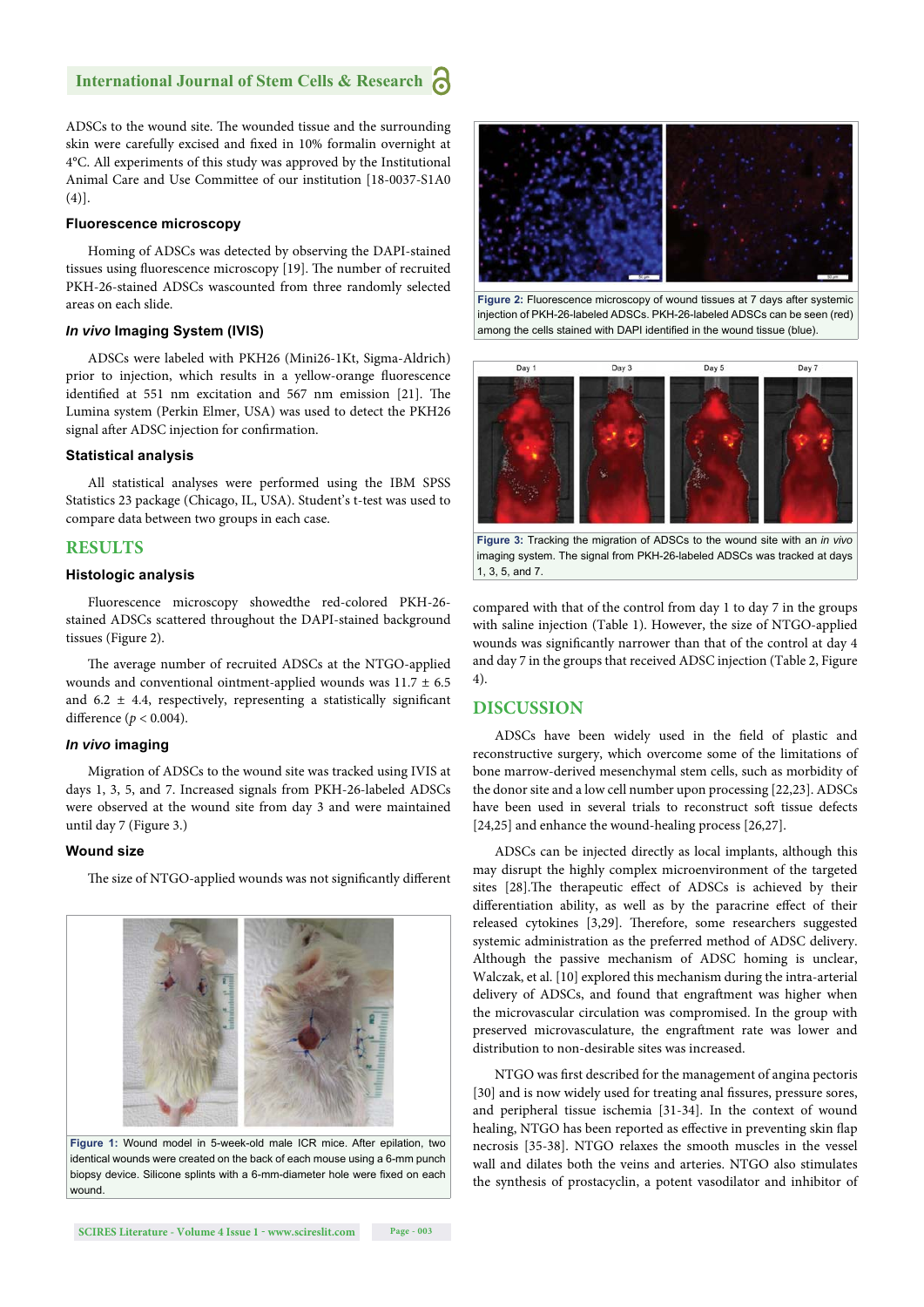| Table 1: Measurement of the wound area in mice without ADSC injection. |   |       |       |       |                                                    |                |  |  |  |
|------------------------------------------------------------------------|---|-------|-------|-------|----------------------------------------------------|----------------|--|--|--|
|                                                                        |   | Day 1 | Day 2 | Day 3 | Day 5                                              | Day 7          |  |  |  |
| <b>Wound area</b><br>(%)                                               | N | 100   |       |       | $84.1 \pm 16.6$ 53.0 ± 9.8 43.1 ± 15.8 24.3 ± 12.9 |                |  |  |  |
|                                                                        | c | 100   |       |       | $78.1 \pm 21.6$ 52.4 ± 25.4 26.0 ± 11.3            | $15.8 \pm 6.5$ |  |  |  |
| P-value                                                                |   |       | 0.409 | 0.967 | 0.182                                              | 0.274          |  |  |  |
| $\mathbf{A} \cap \mathbf{A} \cap \mathbf{A}$                           |   |       |       |       |                                                    |                |  |  |  |

ADSC: Adipose-Derived Stem Cell; N: Nitroglycerin-applied wound; C: Control Values are presented as the mean ± SD.

| Table 2: Measurement of the wound area in the groups with ADSC injection. |   |       |       |                                                                   |       |       |  |  |  |
|---------------------------------------------------------------------------|---|-------|-------|-------------------------------------------------------------------|-------|-------|--|--|--|
|                                                                           |   | Day 1 | Day 2 | Day 3                                                             | Day 5 | Day 7 |  |  |  |
| Wound area $(\%)$ N                                                       |   | 100   |       | $ 81.4 \pm 11.7 65.7 \pm 14.8 56.5 \pm 18.1 45.2 \pm 19.4$        |       |       |  |  |  |
|                                                                           | C | 100   |       | $ 86.4 \pm 10.1 $ 74.4 $\pm$ 13.0 65.6 $\pm$ 14.8 56.9 $\pm$ 12.3 |       |       |  |  |  |
| P-value                                                                   |   |       | 0.189 | 0.036                                                             | 0.050 | 0.002 |  |  |  |
| $\cdots$<br>$\sim$ $\sim$ $\sim$                                          |   |       |       |                                                                   |       |       |  |  |  |

ADSC: Adipose-Derived Stem Cell; N: Nitroglycerin-applied wound; C: Control Values are presented as the mean ± SD.



platelet aggregation [39]. We have focused on the mechanical aspect of ADSC entrapment into end-vessels, where the fate of entrapment is determined by the relative size of ADSCs to the vessels. Moreover, we considered that the diameter of the end-vessels near the wound site is relatively smaller than the mean diameter of stem cells [40,41]. Accordingly, we assumed that vasodilator ointments such as NTGO would enlarge the vessel size near the wound bed, and may enable the recruitment of ADSCs by preventing proximal entrapment before reaching the wound sites. We designed an animal study using mice to assess our hypothesis. The healing process of skin in mice involves contraction and epithelialization. We applied a silicone splint in our wound model to prevent contraction, as suggested by Galiano, et al. [22] to mimic the nature of human skin.

The results of our study support this hypothesis. The density of ADSCs at the wound bed was found to be higher in NTGO-applied wounds compared with that of the controls, and the healing rates were also higher in NTGO-applied wounds. More specifically, the group without ADSC injection showed no significant differences in the wound-healing rate between the NTG-applied wound and control. However, significant acceleration in the wound-healing rate was observed in the NTG-applied wound compared with that of the control in the group that received ADSC injection. These results suggest that a combination of systemic ADSC injection and NTGO application is a superior option compared with injecting ADSCs alone.

The main limitation of this study is that NTGO might affect other nearby control wounds as a paracrine effect, which should be evaluated. Further, for clinical translation, the study needs to be repeated in other animal models such as pigs, because the skin properties of mice differ from those of humans.

#### **CONCLUSION**

Homing of ADSCs was increased to the NTGO-applied wound compared with the control. Further, the wound-healing rate was accelerated in the NTGO-applied wound compared with that in the control.

#### **Data Availability**

All the data generated in this study can be made available upon request to the corresponding author.

#### **Conflicts of Interest**

The authors declare that there is no conflict of interest regarding the publication of this paper.

#### **Funding Statement**

There are no funding or grant received for this study.

#### **REFERENCES**

- 1. AM Hocking, NS Gibran. Mesenchymal stem cells: paracrine signaling and differentiation during cutaneous wound repair. Experimental Cell Research. 2010; 316: 2213-2219. https://doi.org/10.1016/j.yexcr.2010.05.009
- 2. PA Zuk, M Zhu, P Ashjian. Human adipose tissue is a source of multipotent stem cells. Molecular Biology of the Cell. 13: 2002; 42794295. DOI: https:// doi.org/10.1091/mbc.E02-02-0105
- 3. H Zhang, X. Qiu, AW Shindel. Adipose tissue-derived stem cells ameliorate diabetic bladder dysfunction in a type II diabetic rat model. Stem Cells and Development. 2011; 21: 1391-1400. DOI: https://doi.org/10.1089/ scd.2011.0244
- 4. X Qiu, J Villalta, L Ferretti, Effects of intravenous injection of adipose-derived stem cells in a rat model of radiation therapy-induced erectile dysfunction. The Journal of Sexual Medicine. 2012; 9: 1834-1841. DOI: https://doi. org/10.1111/j.1743-6109.2012.02753.x
- 5. JM Quimby, TL Webb, E Randall, A Marolf, A Valdes-Martinez, et al. Assessment of intravenous adipose-derived allogeneic mesenchymal stem cells for the treatment of feline chronic kidney disease: a randomized, placebocontrolled clinical trial in eight cats. Journal of Feline Medicine and Surgery. 2016; 18: 165-171. DOI: https://doi.org/10.1177/1098612X15576980.
- 6. G Du, Y Liu, M Dang. Comparison of administration routes for adiposederived stem cells in the treatment of middle cerebral artery occlusion in rats. ActaHistochemica. 2014; 116: 1075-1084. DOI: https://doi.org/10.1016/j. acthis.2014.05.002
- 7. T Kato, M Okumi, M Tanemura. Adipose tissue-derived stem cells suppress acute cellular rejection by TSG-6 and CD44 interaction in rat kidney transplantation. Transplantation. 2014; 98: 277-284. DOI: https://doi. org/10.1097/tp.0000000000000230
- 8. JM Karp, GSL Teo. Mesenchymal stem cell homing: The devil is in the details. Cell Stem Cell. 2009; 4: 206-216. DOI: https://doi.org/10.1016/j. stem.2009.02.001
- 9. K Ley, C Laudanna, MI Cybulsky, S Nourshargh. Getting to the site of inflammation: The leukocyte adhesion cascade updated. Nature Reviews Immunology. 2007; 7: 678-689. DOI: https://doi.org/10.1038/nri2156
- 10. P Walczak, J Zhang, AA Gilad. Dual-modality monitoring of targeted intraarterial delivery of mesenchymal stem cells after transient ischemia. Stroke. 2008; 39: 1569-1574. DOI: https://doi.org/10.1161/STROKEAHA.107.502047